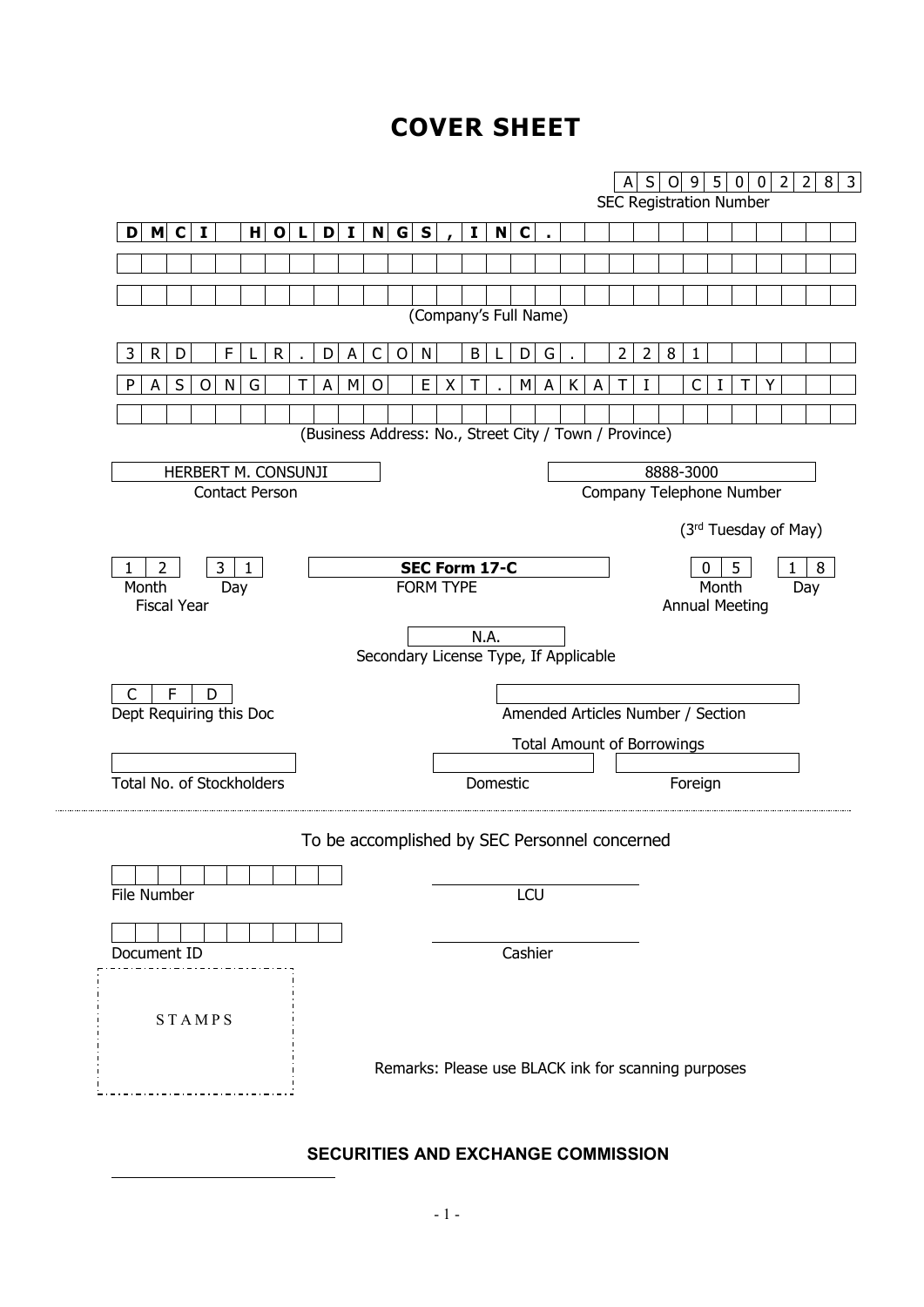## SEC FORM 17-C

## **CURRENT REPORT UNDER SECTION 17 OF THE SECURITIES REGULATION CODE AND SRC RULE 17.2(c) THEREUNDER**

| 1. | June 10, 2022<br>Date of Report (Date of earliest event reported)                                                                   |
|----|-------------------------------------------------------------------------------------------------------------------------------------|
|    | 2. SEC Identification Number ASO95-002283<br>3. BIR Tax Identification No. 004-703-376                                              |
|    | 4. DMCI Holdings, Inc.<br>Exact name of issuer as specified in its charter                                                          |
| 5. | (SEC Use Only)<br>6.<br>Philippines<br>Province, country or other jurisdiction of<br>Industry Classification Code:<br>incorporation |
| 7. | 3/F Dacon Building, 2281 Don Chino Roces Avenue, Makati City<br>1231<br>Postal Code<br>Address of principal office                  |
| 8. | $(632)$ 8888-3000<br>Issuer's telephone number, including area code                                                                 |
| 9. | <u>Not applicable</u><br>Former name or former address, if changed since last report                                                |
|    | 10. Securities registered pursuant to Sections 8 and 12 of the SRC or Sections 4 and 8 of the RSA                                   |

| Title of Each Class     | No. of Shares Outstanding | Amount               |
|-------------------------|---------------------------|----------------------|
| <b>Common Shares</b>    | 13.277.470.000            | Php13,277,470,000.00 |
| <b>Preferred Shares</b> | 960                       | 960.00               |
| TOTAL                   | 13.277.470.960            | Php13,277,470,960.00 |

11. Indicate the item numbers reported herein: Item 9

1